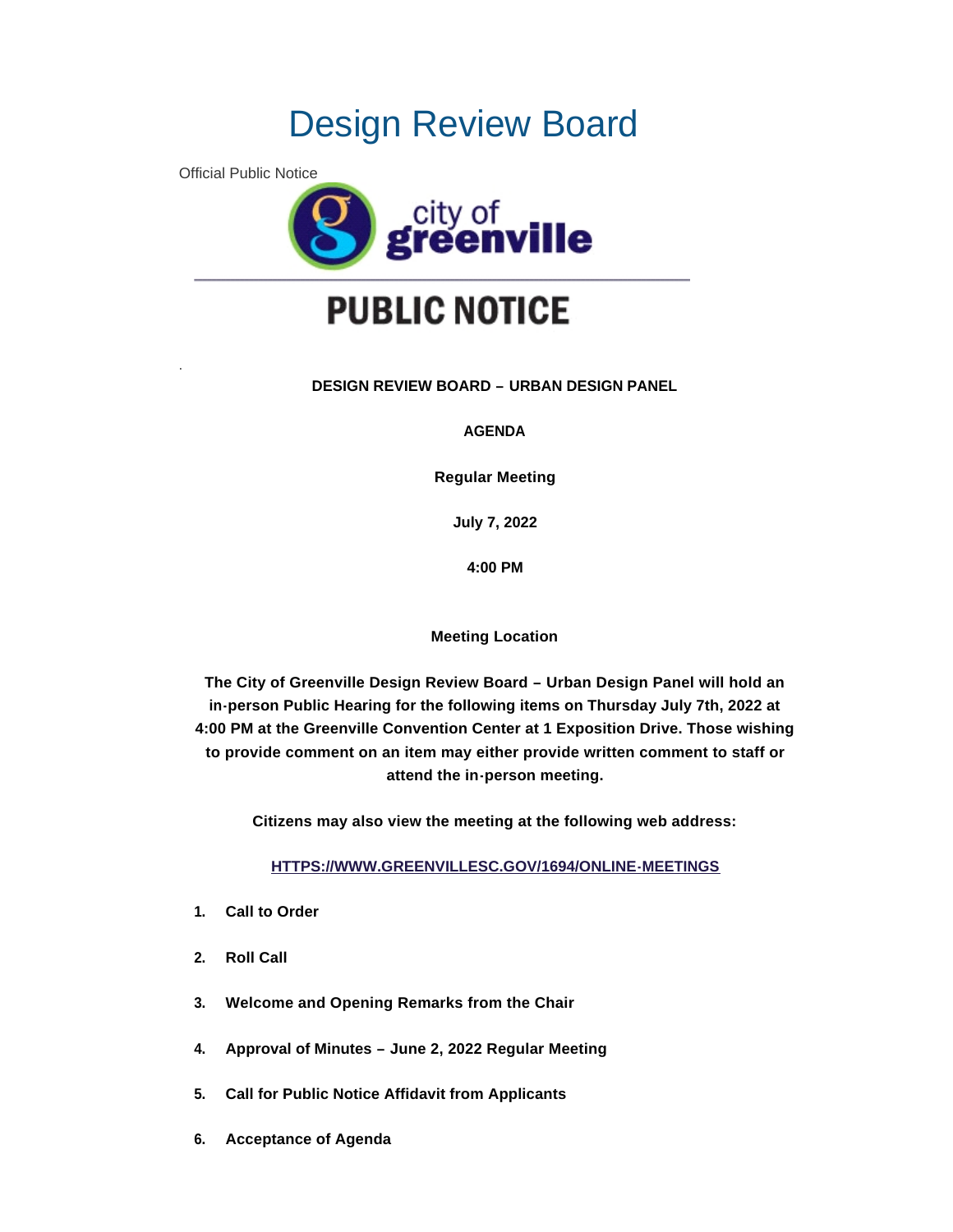- **7. Conflict of Interest Statement**
- **8. Old Business**
- A. NONE
- **9. New Business**
- A. CA 22-427

Application by MEG TERRY for a CERTIFICATE OF APPROPRIATENESS for exterior renovations at 18 North Main Street (TM# 0001000500300).

Documents:

[22-0427 PUBLIC POSTING 18 NORTH MAIN STREET.PDF](https://www.greenvillesc.gov/AgendaCenter/ViewFile/Item/9718?fileID=53373)

B. CA 22-428

..

Application by SCOTT JOHNSTON for a CERTIFICATE OF APPROPRIATENESS for Mixed Use Development at 250 North Church Street (TM# 0042000100201).

Documents:

# [22-0428 PUBLIC POSTING 250 N CHURCH STREET.PDF](https://www.greenvillesc.gov/AgendaCenter/ViewFile/Item/9719?fileID=53392)

...

C. CA 22-429

Application by CARL SOBOCINSKI for a CERTIFICATE OF APPROPRIATENESS for exterior renovations at 22 East Court Street (TM# 0059000500800).

Documents:

# [22-0429 PUBLIC POSTING 22 EAST COURT STREET.PDF](https://www.greenvillesc.gov/AgendaCenter/ViewFile/Item/9720?fileID=53375)

D. CA 22-430

....

Application by NATASHA SEXTON for a CERTIFICATE OF APPROPRIATENESS for exterior renovations at 612 South Main Street (TM# 0070000302400; 0070000302401).

Documents: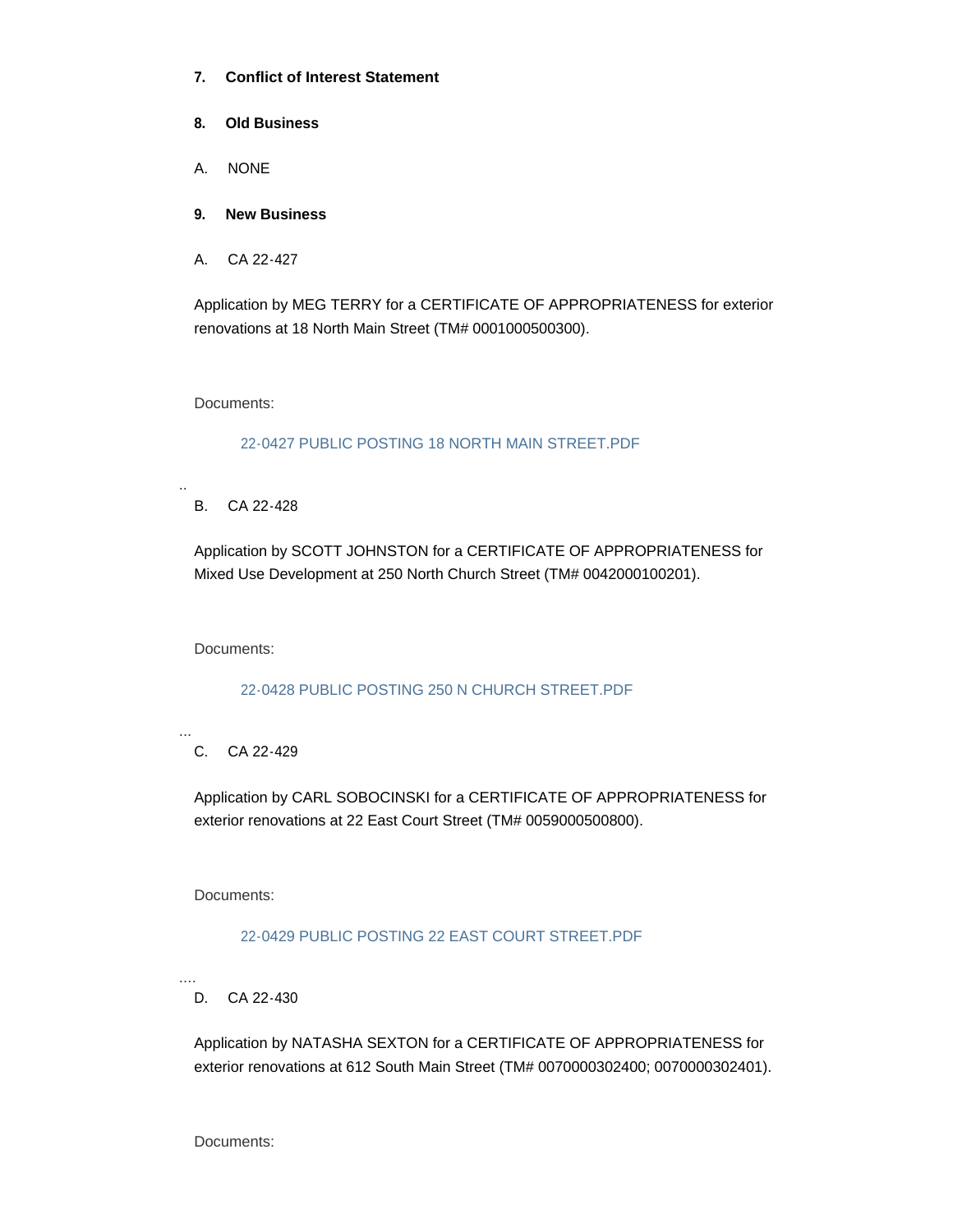### [22-0430 PUBLIC POSTING 612 SOUTH MAIN STREET.PDF](https://www.greenvillesc.gov/AgendaCenter/ViewFile/Item/9721?fileID=53376)

......

## **10. Advice and Comment (Not a Public Hearing)**

A. NONE

### **11. Informal Review (Not a Public Hearing)**

A. NONE

#### **12. Other Business (Not a Public Hearing)**

A. Staff updates on current planning projects

#### **13. Adjournment**

You are invited to review documents relating to these applications before the public hearing. Application materials are posted online at http://www.greenvillesc.gov/drb. You may contact the Planning Office at (864) 467-4476 for more information. Application materials are subject to change.

You will have the opportunity to voice your comments at the public hearing. Each speaker is limited to 3 minutes. Repetitive statements should be avoided; individuals sharing similar concerns are encouraged to appoint a spokesperson to represent their group. Alternatively, you may submit written comments to: Planning & Development Office, PO Box 2207, Greenville, SC 29602, by fax at (864) 467-4510, or by email at planning@greenvillesc.gov.

Written comments must be received by 2PM Monday before the hearing in order to be given adequate time for consideration by the Board before the hearing. Comments received after 2PM Monday will be provided to the Board at the hearing. Please reference the application number and include your name and address on all correspondence. All comments will be made part of the public record.

In some cases the applicant may be required, as part of the application process, to hold a neighborhood meeting before the application is heard by the Board. Property owners within 500' of the application site would then be notified by mail. A property owner that directly abuts the proposed project or owners of 20% of parcels within 500' may also request a meeting. Contact the Planning and Development Office for further instructions.'

### **Procedure for Public Comment during Meeting**

1. The Design Review Board Chair will read through each agenda item and call for a list of names who wish to speak during public comment. The public shall communicate